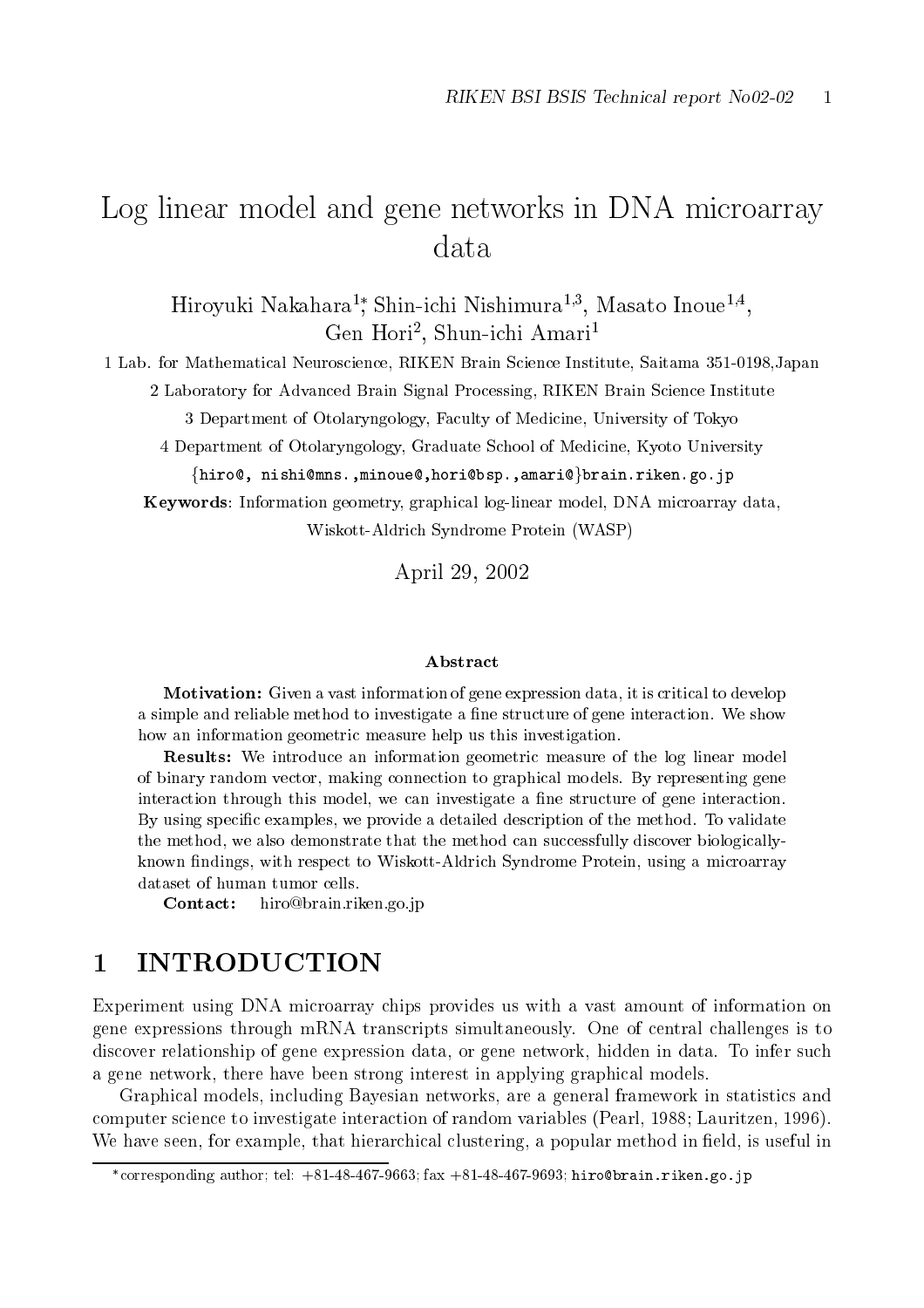inspecting general models et al-models are in principle models are in principle models powerful models are in  $\mathbf{h}$ variables than the latter because the latter only use the second-order (pairwise) interaction among variables-a richter and the network we need to know the second to know pairwise but also the contract of the there is a simple with a simple simple situation and higher interactions-we may be made the simple situation we ask whether one gene may co-regulate two other genes or not and this is a question of the third order and higher interaction not of the second  $\mathcal{W}$  . While the second ordermodels have been developed in past decades, also with ongoing current progress (Pearl, 1988; Whittaker, 1990; Lauritzen, 1996), analyses by graphical models have recently proven to be were an extreme the contract of the friends of the friends of all-sections are all the contract of the section of  $\mathcal{L}_\mathcal{P}$ 

The present study somewhat follows their footsteps in gene expression analysis, however, by using different perspective from the information geometry framework (Amari and Nagaoka, and focusing on a special contract on a special contract on a special contract on a special contract on a special contract on a special contract on a special contract on a special contract on a special contract on a specia 2002; Nakahara and Amari, submitted), namely a log linear probability model of a binary random variable vector Bishop et al-mandon variable vector Bishop et al-mandon variable vector and the set alto graphical log-linear model, called in the graphical model framework (Whittaker, 1990), although the former contains the latter because the latter has more constraints Whittaker - Using the information geometry perspective we can fully utilize the properties of the model and show that this model has a signi cant merit in analyzing gene expression data-

The present paper is organized as follows- First we briey make a connection of an information geometric measure of the log-linear model with graphical models in a general case- Second due to limited space we limit ourselves to discuss the measure in the case of three and four variables so that we can provide the detailed explanation- to the detailed explanationdemonstration in the present paper mainly treat those cases, we emphasize that the scope of this approach can be easily extended, as already demonstrated in analysis of multiunit neural spike data Nakahara and Amari submitted - It is very simple to rerepresent microarray data by the information geometric measure which is one of the measure which is one of the methodrerepresentation of the measure already helps us look into gene interaction- We can further quantify the measured values in a simple manner to a simple manner to a simple manner to the preprocessing the before treating real data and show how gene interaction of real-value in microarray data can be represented through the log linear model of a binary random vector- Fourth we show its walidity using a microarray dataset of human tumor cells Khan et alfunction of WiskottAldrich Syndrome Protein WASP on other genes in phagocytosis- Our method reveals a function of  $\mathbf{F}$ 

#### $\bf{2}$ METHODS

### Preliminaries

Here, we make a brief remark on graphical models relevant for the present study, using undirected graphs- A key concept of graphical models is Markov independence or conditional independence- Graphical models try to estimate dependency of random variables utilizing graph relation i-e- nodes and edges where nodes and edges represent random variables and their dependency, the dependency and dependence in productively graphical models utilize conditions tional independence: Each variable  $X_i$  is independent from other variables, once the values of its parents , which are random variables ancestly connected to xil by eaguly are micuti for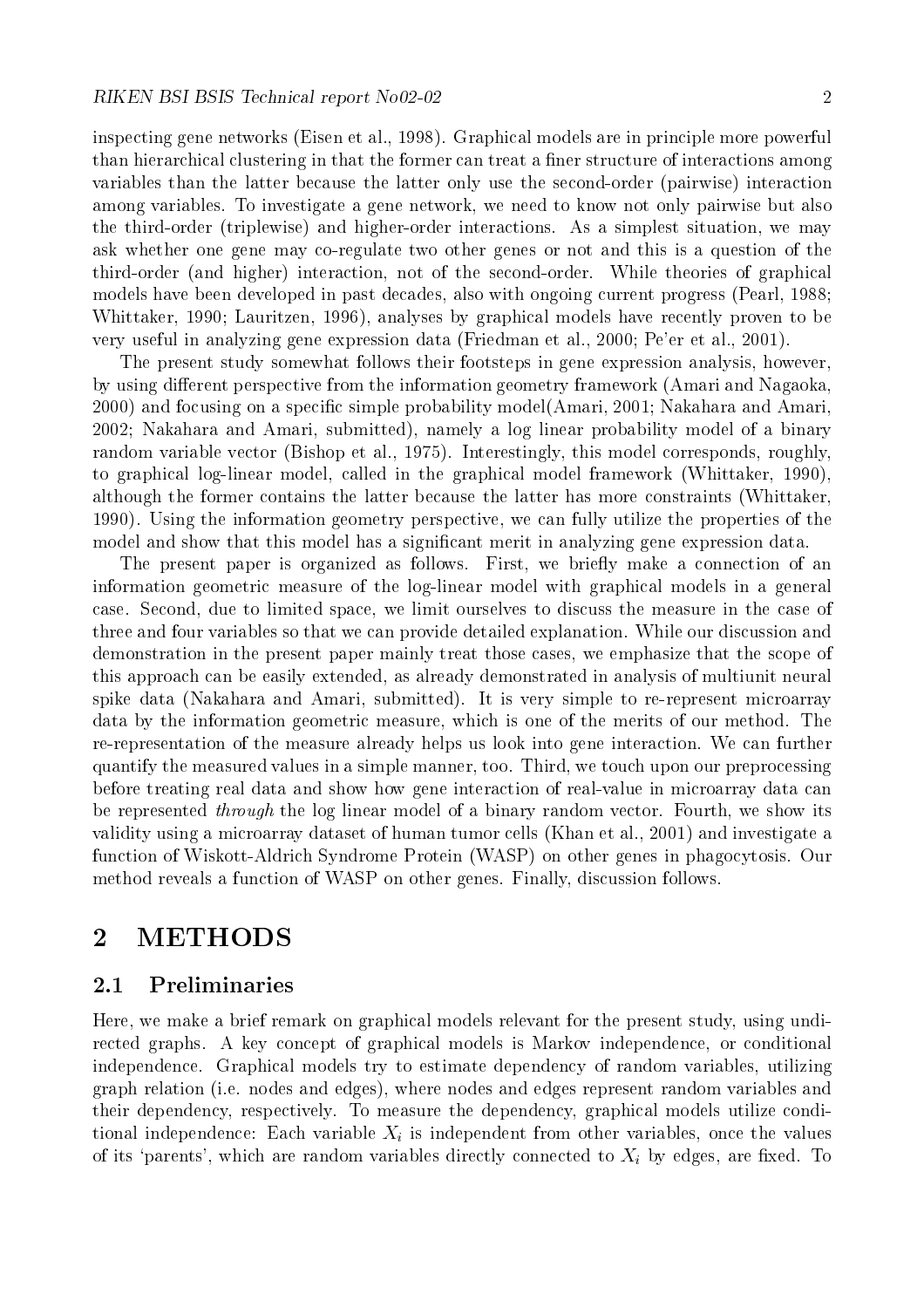illustrate this point, let us divide a random variable vector  $X^+ = (X_1, ..., X_n)$  into three terms,  $(X_1, pa(X_1), npa(X_1))$ , where  $pa(X_1)$  is parents of  $X_1$  and  $npa(X_1)$ , which is variables other than the  $\mu$  and all  $\mu$  and  $\mu$  in the condition density of the conditional independence of the conditional independence of

$$
P(X_1|X_2, ..., X_n) = P(X_1|pa(X_1), npa(X_1)) = P(X_1|pa(X_1)).
$$

when two variables say in the two variables directions are two variables do not have an edge between them- A simplest example of three variable case is given in Fig A where two variables  $\{X_1, X_2\}$  are independent conditionally to the other  $X_3$ , so that we have

$$
P(X_1, X_2 | X_3) = P(X_1 | X_3) P(X_2 | X_3).
$$

Thus edges indicate dependency between random variables i-e- nodes based on conditional independence- We show below how conditional independence is translated into information geometric measures, also indicating the merits of using this measure.

In graphical models, in general, there is a process of 'estimating graph': We usually start with assuming a graph structure, then use data to validate the structure, that is, add and/or delete nodes and edges variables and dependency and nally obtain estimated graphs- We show below how this validation can be performed in use of the information geometric measure-

#### Log linear model and information geometric measure

Here, we briefly mention a most general log linear model of a binary random variable vector. see Amarine, weer and also Bishop et al. (1999) and also Bishop et al. (1999) and also Bishop et al-marine and

after preprocessing see Section - Section - Septimates and all present variables through the section the probability distribution of a binary random vector variable- For a moment let us assume that we obtain a *n*-dimensional binary random variable vector,  $X = (X_1, \dots, X_n)$ ; Each  $X_i$ represents each gene and becomes 0 or 1, which can be considered to indicate that  $X_i$  is not expressed or fully expressed, respectively, in each microarray experiment .

Any probability distribution of binary random vector can be exactly expanded by log linear model. Let  $p = p(\boldsymbol{x}), \boldsymbol{x} = (x_1, \cdots, x_n)$ ,  $x_i = 0, 1$ , be its probability. Each  $p(\boldsymbol{x})$  is given by  $2^{\alpha}$ probabilities

$$
p_{i_1\cdots i_n} = \text{Prob}\left\{X_1 = i_1, \cdots, X_n = i_n\right\}, \ \ i_k = 0, 1, \ \text{subject to} \ \sum_{i_1, \cdots, i_n} p_{i_1\cdots i_n} = 1
$$

and hence, the set of all the probability distributions  $\{p(\boldsymbol{x})\}$  forms a  $(2^n-1)$ -dimensional manifold Sn-Sn-Sn-Sn-Sn-Sn-Sn-Sn-Sn-Sn is given by the expectation parameters parameters parameters in the expectation parameters of the expectation parameters of the expectation parameters in the expectation parameters of

$$
\eta_i = E[x_i], \quad (i = 1, \ldots n) \quad \eta_{ij} = E[x_i x_j], \quad (i < j), \ldots, \quad \eta_{12 \cdots n} = E[x_i \cdots x_n]
$$

which have  $z^2 - 1$  components. This coordinate system is called  $\eta$ -coordinates in  $S_n$  (Amari and  $\alpha$  is a particle of the other hand particle  $\alpha$  , and the other hand particle  $\alpha$  is a particle of  $\alpha$ 

$$
\log p(\boldsymbol{x}) = \sum \theta_i x_i + \sum_{i < j} \theta_{ij} x_i x_j + \sum_{i < j < k} \theta_{ijk} x_i x_j x_k + \cdots + \theta_{1 \cdots n} x_1 \cdots x_n - \psi,
$$

<sup>-</sup>in our analysis, we do not actually take a gene expression as binary, as discussed in Section 2.0, 5 fater. For presentation simplicity
 however
 we describe a gene expression as binary till Section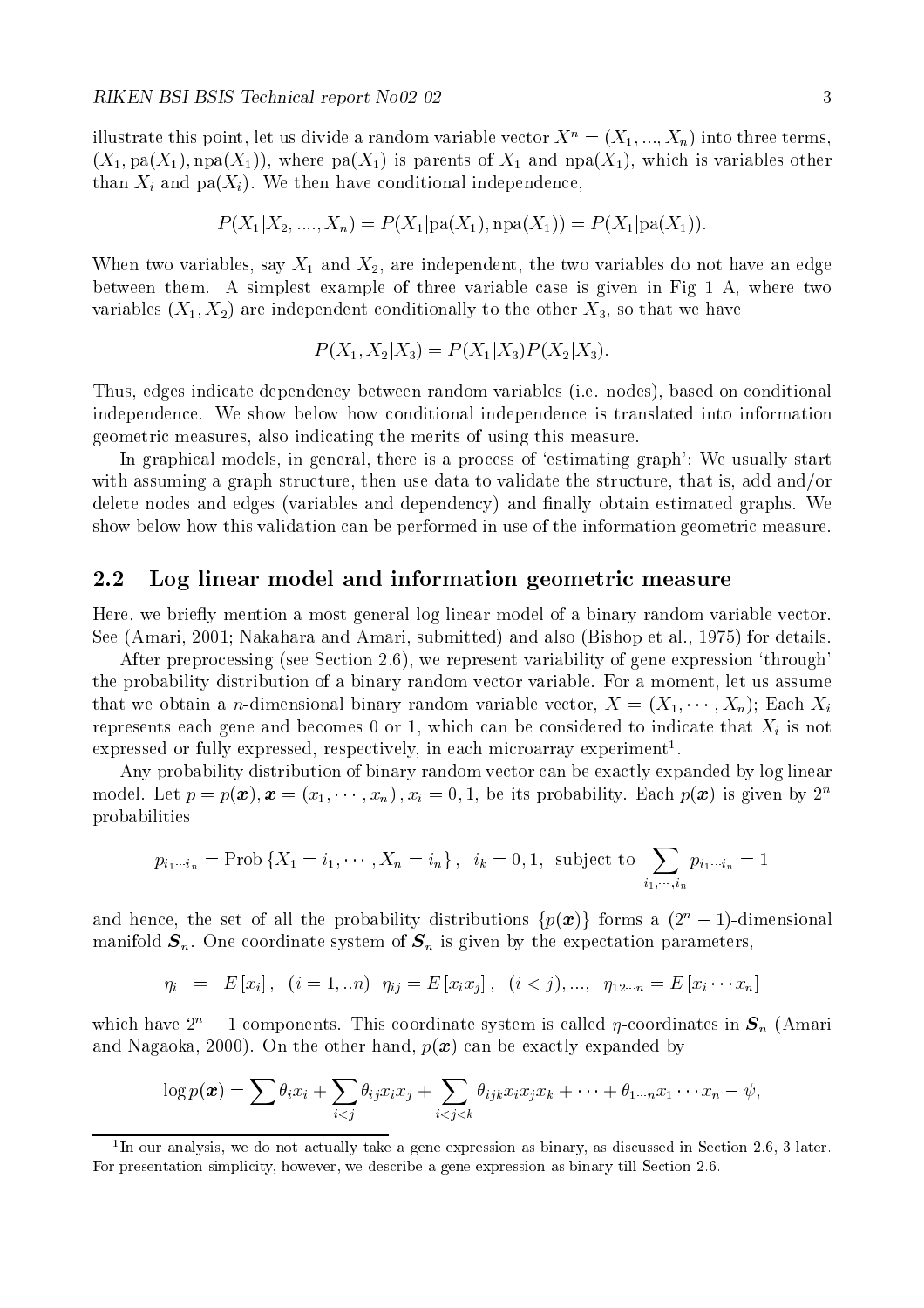where the indices of  $\eta_{k}$ , etc. Satisfy  $\epsilon \rightarrow j$  ,  $\epsilon$  a, or and  $\varphi$  is a normalization term, corre sponding to  $-\log p(x_1 = x_2 = \ldots = x_n = 0)$ . All  $\sigma_{iik}$ , etc., together have  $z^2 - 1$  components, forming another coordinate system, called  $\theta$ -coordinates (Amari and Nagaoka, 2000).

Given gene expression data, both of the above coordinates can be easily estimated in principle- Information geometry assure us that the coordinates and coordinates are dually orthogonal coordinates- The properties of the dually orthogonal coordinates remarkably sim pli es investigation on dependency of random variables- While details of a general case can be found in (Amari, 2001; Nakahara and Amari, submitted), we show the merits of the dual coordinates using speci c examples below in the present paper-

In a most general case, a  $n$ -dimensional binary random vector results in  $Z^\ast=1$  dimensional coordinates. In microarry data, n may become  $\mathcal{O}(10^4)$  so that we would never have enough samples to estimate all coordinates and above functions and practice in practice we should not use an above full as but restrict our model, based on domain knowledge and/or by some other approaches (Nakahara and Amari submitted - Any choice of graph structure or any dependency in graphical model framework corresponds to one of restricted models white and restricted models White and the stricted models white reason why we chose to use some speci c examples for illustration below-

# Conditional independence in information geometric measure

In the next few sections, we illustrate use of the information geometric measure and its relation to graphical models in case of three and four variables- Remember that a generalization of these examples is possible which we hope would be selfevident in each example- For three variable case, the log linear model is given by

$$
\log p(\boldsymbol{x}) = \sum \theta_i x_i + \sum \theta_{ij} x_i x_j + \theta_{123} x_1 x_2 x_3 - \psi. \tag{1}
$$

e-coecients i-computer i-coecients i-coecients i-coecients i-coecients i-coecients i-coecients i-coecients i-c

$$
\theta_1 = \log \frac{p_{100}}{p_{000}}, \quad \theta_2 = \log \frac{p_{010}}{p_{000}}, \quad \theta_3 = \log \frac{p_{001}}{p_{000}}, \quad \theta_{12} = \log \frac{p_{110}p_{000}}{p_{100}p_{010}}, \quad \theta_{23} = \log \frac{p_{011}p_{000}}{p_{010}p_{001}},
$$
\n
$$
\theta_{13} = \log \frac{p_{101}p_{000}}{p_{100}p_{001}}, \quad \theta_{123} = \log \frac{p_{111}p_{100}p_{010}p_{001}}{p_{110}p_{101}p_{011}p_{000}}, \quad \psi = -\log p_{000}.
$$
\n(2)

Any distribution of the three binary random variable, or any type of dependency of them, can be represented by this  $\theta$ -coordinates, which we denote by

$$
\boldsymbol{\theta} = (\theta_1, \theta_2, \theta_3; \theta_4, \theta_5, \theta_6; \theta_7) = (\theta_1, \theta_2, \theta_3; \theta_{12}, \theta_{13}, \theta_{23}; \theta_{123}).
$$

Let us go back to an example shown in Fig  $1 \,$  A, where the three variables (now binary ones) have a relation  $P(X_1, X_2 | X_3) = P(X_1 | X_3) P(X_2 | X_3)$ . This relation can be represented in terms of  $\theta$ -coordinates as follows.

Theorem 1.

$$
P(X_1, X_2 | X_3 = 0) = P(X_1 | X_3 = 0)P(X_2 | X_3 = 0) \iff \theta_{12} = 0
$$
  

$$
P(X_1, X_2 | X_3 = 1) = P(X_1 | X_3 = 1)P(X_2 | X_3 = 1) \iff \theta_{12} + \theta_{123} = 0
$$

Obviously by this theorem we realize

$$
P(X_1, X_2 | X_3) = P(X_1 | X_3) P(X_1 | X_3) \iff \theta_{12} = \theta_{123} = 0. \tag{3}
$$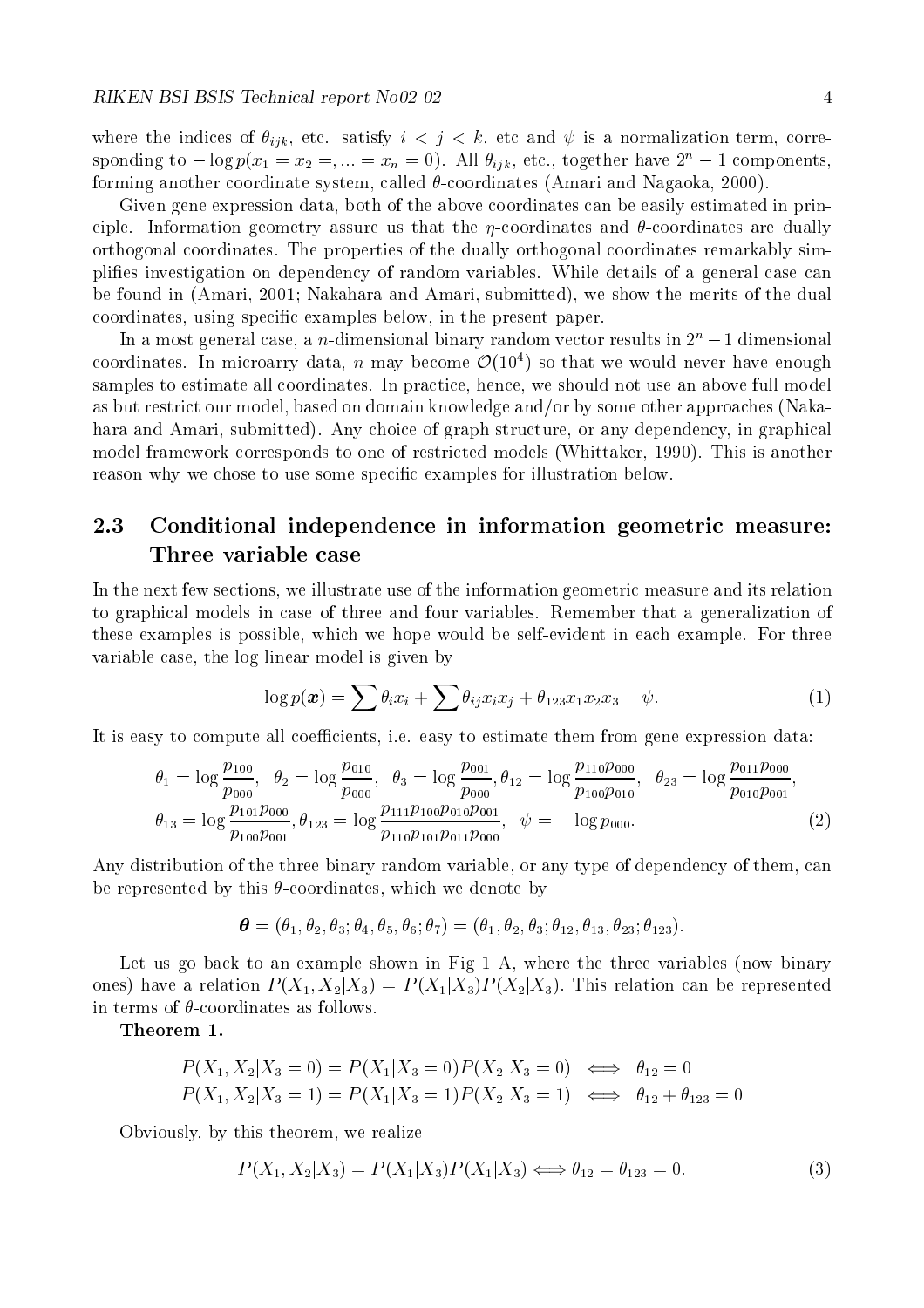

Figure A Example of three variables B When - - a- X b- X - A rectangle is to indicate that a value of the random variable is measured in the random  $\{m\}$  while  $\alpha$  circle is to indicate a random variable- C Example of four variables

Hence,  $\sigma_{12} = \sigma_{123} = 0$  is equivalent to the relation shown in Fig 1 A.

Theorem however tells us more than Eq does- Theorem indicates that by inspecting  $\mu$  incasurement or  $\sigma_{12}, \sigma_{123}$  from gene expression data, we can directly infer a gene interaction.  $\text{F}_{\text{max}}$  is a distinctive meaning of  $\pi_{L}$  and  $\pi_{L}$  . There is a distribution that  $\pi_{L}$  $X_3$  was not expressed, whereas  $X_3 = 1$  indicates that the gene  $X_3$  was expressed (also see  $\mathsf{P}$  -reprocessing section). If we make  $\mathsf{P}$  and  $\mathsf{P}$  and  $\mathsf{P}$  and  $\mathsf{P}$  and  $\mathsf{P}$  and  $\mathsf{P}$  and  $\mathsf{P}$ are independent conditions of the other conditions of whether  $\alpha$  regardless of whether  $\alpha$  are  $\alpha$  or the other conditions of  $\alpha$ hand, for example, if we find  $\theta_{12}=0$  but  $\theta_{123}\neq 0$ , two genes,  $X_1$  and  $X_2$ , are (conditionally to  $X_3$ ) independent only when the gene  $X_3$  is not expressed (Fig 1 B a) but, more importantly in  $\beta$  and dependent  $\alpha$  and  $\alpha$  and  $\alpha$   $\alpha$  is expressed from the generation of  $\beta$  is expressed  $\alpha$  is  $\beta$  is expressed from the  $\beta$  $\mathcal{L}$  by the section for the section for the section for the section of the  $\mathcal{Q}_{\mathcal{L}}$  on the section of the general section of the general section of the general section of the section of the section of the sectio othermore two genes-the sign of - negative indicates the sign of - negative indicates the genes-X induces positive or negative respectively interaction between genes X and X-- Note that analysis of this type (i.e.,  $\theta_{12} = 0, \theta_{123} \neq 0$ ) is not usually treated in graphical models because such a type violates correspondence of graph relation with conditional independence in graphical model framework (Whittaker, 1990).

#### Quantifying estimates: three variable case

next we are to the form to quantify our estimates of the communication of the coordinate  $\mathbb{P}^1$  of  $\mathbb{P}^1$ significantly different from the from the from the corresponds  $\{a_i\}$  , where the from about the from the from the from the from the from the from the from the from the from the from the from the from the from the from t to 'validation of a graph structure' in graphical models and is an important question in the information geometric measure as well-discussed and a parameters for parameters for parameters  $\mu$ model of multiple random variables, in general, we have to take care of dependency between random variables, because their dependency may lead to correlated estimation errors, for example which is why graphical models need to propagate beliefs Lauritzen  $\mathcal{A}$  and  $\mathcal{A}$ such a care we need to quantify significance of its estimated values-

Dual orthogonality of  $\theta$ - and  $\eta$ -coordinates allows us to treat these issues in a fairly simple rst write was an interest with the momental process with the computer of the similar to the computer of the co section) in this three variable case as follows:

$$
\boldsymbol{\eta} = (\eta_1, \eta_2, \eta_3; \eta_4, \eta_5, \eta_6; \eta_7) = (\eta_1, \eta_2, \eta_3; \eta_{12}, \eta_{13}, \eta_{23}; \eta_{123}).
$$

Note that estimation of these coecients is very easy- Estimation errors of the dual coordi nates are orthogonal to each other, in other words, we can estimate any subset of  $\theta$ -coordinates

<sup>-</sup> we assume  $\sigma_{13}\neq 0, \sigma_{23}\neq 0$  so that there are edges between  $A_1$  and  $A_3,$  between  $A_2$  and  $A_3$  in Fig 1 A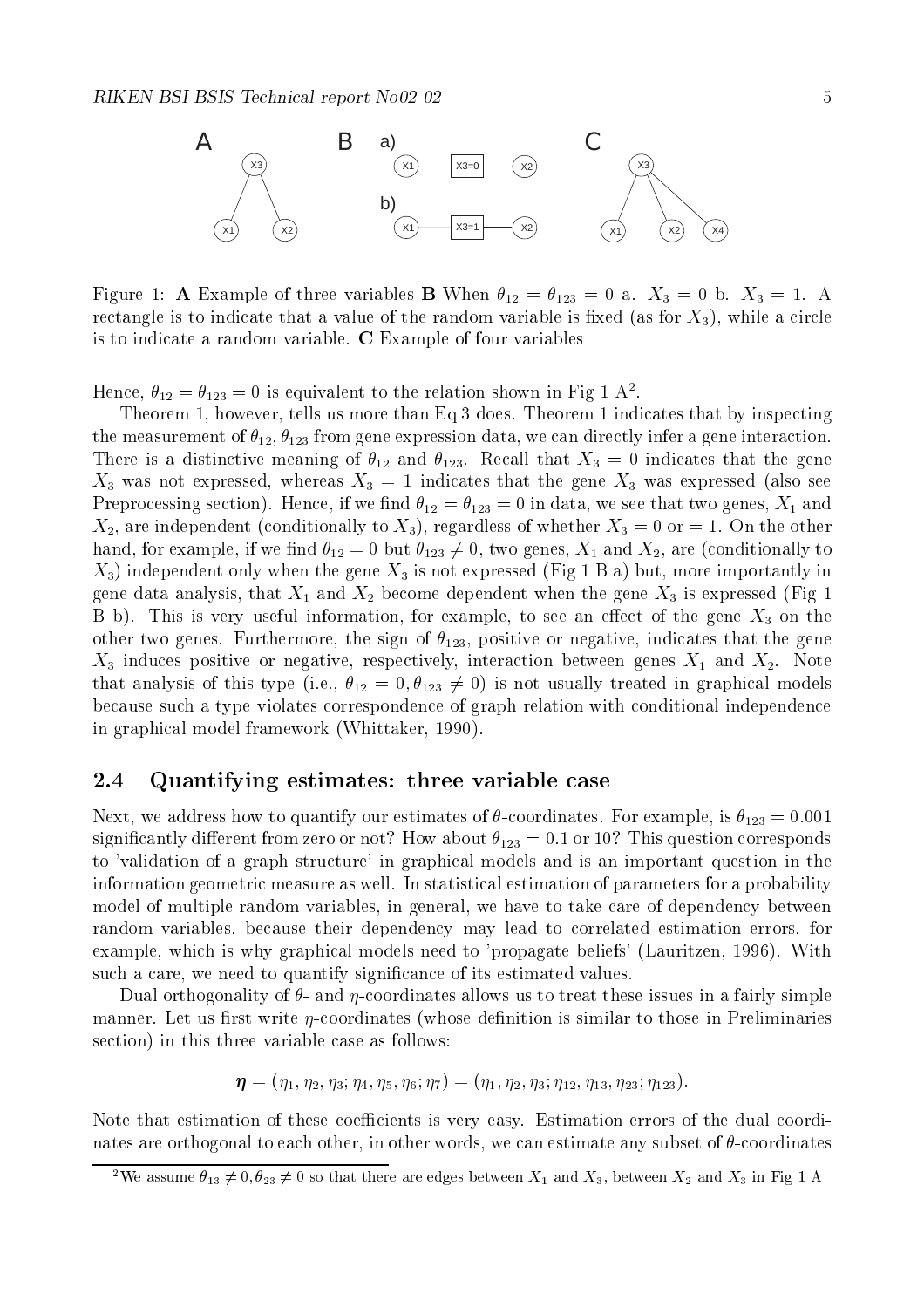independent including complementary subset of it coordinateses. Occomple dues the contract of estimates that t mated values can be easily done via the Fisher information matrix of the mixed coordinates and due to the dual orthogonality, this Fisher information matrix has a very simple structure. resulting in easy procedure of quantities in procedure of and Amari submitted and Amari submitted  $\mathcal{C}$ 

To use the dual orthogonality of the  $\theta$ - and  $\eta$ -coordinates, we now introduce the mixed coordinates as follows

$$
\boldsymbol{\zeta}_{k}=(\zeta_{1},...,\zeta_{7})=(\eta_{1},...,\eta_{k-1},\theta_{k},\eta_{k+1}...,\eta_{7})
$$

 $\text{Eavn}$  of these mixed coordinates ( $\kappa = 1,...,T$ ) is useful to single out different dependency. Here we only the case of the case of  $\bullet$  is determined (this section of the end of this section).  $\bullet$  is useful the to single out the triples dependency (  $\sim$  the triples of the single  $\sim$  120) i-computers of the first of the and the second-order modulation or variables, which are represented by  $(\eta_1,...\eta_6)$ .

Suppose our estimate of expression data is given by  $\zeta_7 = (q_1, \ldots, q_6, v_7)$  and suppose we like to investigate whether  $\theta_7$  is different from zero. Then, our null hypothesis, denoted by  $\boldsymbol{\zeta}_{7},$  is given by  $\zeta_7 = (\eta_1, \eta_6, \theta_7^*)$ , where  $\theta_7^* = 0$ . Difference in  $\zeta_7$ , i.e.,  $\theta_{123} - \theta_{123}^* = \theta_7$ , by itself, does not attain a nature of distance- This is because the metric varies at each probability distribution  $\mathbf{r}$  (  $\mathbf{v}$  ) and  $\mathbf{v}$  and  $\mathbf{v}$  are discrepancy the discrepancy of  $\mathbf{r}$  and  $\mathbf{v}$  and  $\mathbf{v}$  and  $\mathbf{v}$ between  $p(x; \zeta_7)$  (null hypothesis) and  $p(x; \zeta_2)$  (our estimate) by KL divergence,

$$
D(\boldsymbol{\zeta}_7^0;\hat{\boldsymbol{\zeta}}_2) = \sum_{\boldsymbol{x}} p(\boldsymbol{x};\boldsymbol{\zeta}_7^0) \log \frac{p(\boldsymbol{x};\boldsymbol{\zeta}_7^0)}{p(\boldsymbol{x};\hat{\boldsymbol{\zeta}})}.
$$

The KL divergence works as a quasi-distance. We have, asymptotically the  $\overline{\phantom{a}}$ 

$$
2ND(\boldsymbol{\zeta}_7^0;\hat{\boldsymbol{\zeta}}_2) \approx I_{77}(\boldsymbol{\zeta}_7^0)(\hat{\theta}_{123} - \theta_{123}^0)^2 = I_{77}(\boldsymbol{\zeta}_7^0)(\hat{\theta}_{123})^2 = I_{77}(\boldsymbol{\zeta}_7^0)(\hat{\theta}_7)^2 \equiv \lambda_7
$$

where the right formula is a quadratic structure is a quadratic approximation of plant  $\alpha$ the left hand side.  $I(\zeta_7^*)$  indicates the Fisher information matrix, with dimension  $7 \times 7$ , of the mixed coordinates at the point  $\zeta_7^+$  in the probability space. Generally speaking, with this quadratic approximation we need to use a general Riemannian metric i-e- of the form  $\sum_{i,j=1}^{i} g_{ij} \zeta_i \zeta_j$ . In our case, however, because of dual orthogonality, we only need to use a single  $\sim$  1.4  $\sim$ component,  $I_{77}(\zeta_7^+)$  in  $I(\zeta_7^+) = (I_{ij}(\zeta_7^+)) \ (i,j=1,...,l)$  and furthermore, have a simple formula of  $I_{77}(\zeta_7)$  (Nakahara and Amari, submitted). Hence, we can easily quantify the estimation of . The can there for the follow the follow the follow the follow the likelihood  $\lambda$  is  $\lambda$  $\lambda_7 \sim \chi$  (1), where  $\chi$  (k) denotes  $\chi$  -probability distribution with a degree of freedom, k.

In a similar manner, we can inspect any or  $v_k$  ( $k = 1, ..., i$ ) by using  $\zeta_k$ . Turthermore, when we like to inspect two  $\sigma$  parameters together, say  $\sigma_4$  and  $\sigma_7$  together , we can formulate the mixed coordinates such as  $\zeta_{47} = (71, 72, 73, 04, 75, 76, 07)$ . Then, we can again use the dual orthogonal property to single out the two term together independent from other terms. Similarly, we can single out any subset of  $\theta$ , so that we can easily inspect gene network structure and single out interesting dependency-

<sup>-</sup> below, we similarly use notation  $\lambda_k$ , corresponding to  $\zeta_k$  (e.g. Fig 5)

For example, this may be interesting in inspecting  $\sigma_4 + \sigma_7 = \sigma_{12} + \sigma_{123} = 0$  in relation to Theorem 1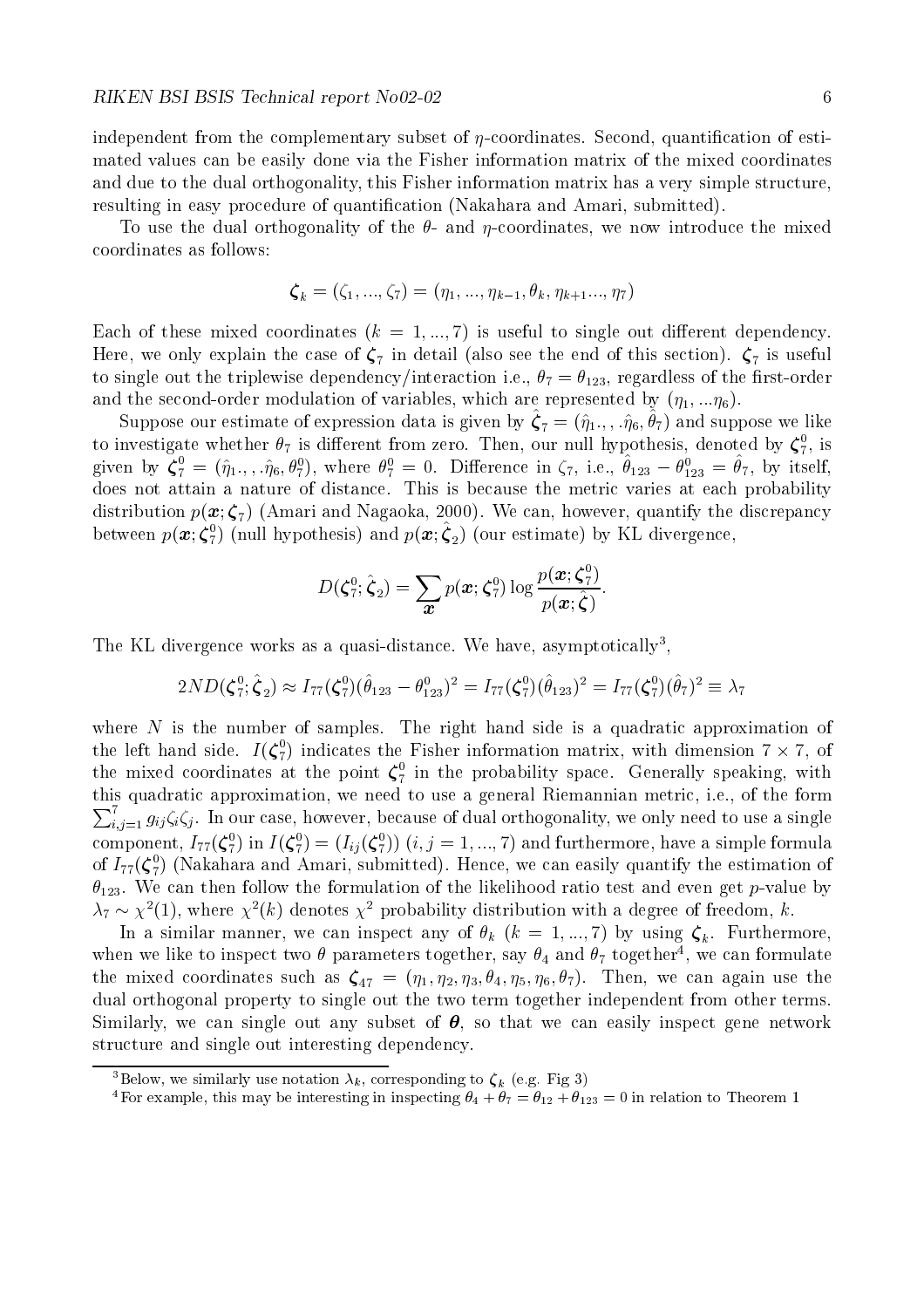#### Conditional independence: Four variable case

Here, we briefly illustrate a case of four variables, hoping to provide a sense of a general scope of our approaches model now become first model now and all all the components of the log line of the component

$$
\log p(\boldsymbol{x}) = \sum \theta_i x_i + \sum \theta_{ij} x_i x_j + \sum \theta_{ijk} x_i x_j x_k + \theta_{1234} x_1 x_2 x_3 x_4 - \psi. \tag{4}
$$

where  $\mathcal{L}$  is a constraint in Fig. , we have  $\mathcal{L}$  is the shown in Fig. , we have the same of  $\mathcal{L}$ 

$$
P(X_1, X_2, X_4 | X_3) = P(X_1 | X_3) P(X_2 | X_3) P(X_4 | X_3)
$$
  
\n
$$
\iff P(X_1, X_2 | X_3, X_4) = P(X_1, X_2 | X_3) \text{ and } P(X_1, X_2 | X_3) = P(X_1 | X_3) P(X_2 | X_3)
$$

We can relate the above quantities to  $\theta$ -coordinates by inspecting each term in the above right hand side identity- Note the following relation

$$
P(X_1, X_2 | X_3 = 0, X_4) = P(X_1, X_2 | X_3 = 0) \iff \theta_{14} = \theta_{24} = \theta_{124} = 0
$$
  

$$
P(X_1, X_2 | X_3 = 1, X_4) = P(X_1, X_2 | X_3 = 1) \iff \theta_{14} + \theta_{134} = \theta_{24} + \theta_{234} = \theta_{124} + \theta_{1234} = 0
$$

Once these conditions are satis ed we have similarly to Theorem Theorem 2.

$$
P(X_1, X_2, X_4 | X_3 = 0) = P(X_1 | X_3 = 0)P(X_2 | X_3 = 0)P(X_4 | X_3 = 0)
$$
  
\n
$$
\iff \theta_{14} = \theta_{24} = \theta_{124} = 0, \ \theta_{12} = 0
$$
  
\n
$$
P(X_1, X_2 X_4 | X_3 = 1) = P(X_1 | X_3 = 1)P(X_2 | X_3 = 1)P(X_4 | X_3 = 1)
$$
  
\n
$$
\iff \theta_{14} + \theta_{134} = \theta_{24} + \theta_{234} = \theta_{124} + \theta_{1234} = 0, \ \theta_{12} + \theta_{123} = 0
$$

The above relation tells us, in terms of  $\theta$ -coordinates, more than the relation of  $P(X_1,X_2,X_4|X_3)=0$  $P(X_1|X_3)P(X_2|X_3)P(X_4|X_3)$  , similarly to discussion in Section 2.3. Thus, we can again infer details of going may interest interpretaing a coordinate continuous means and in the may infer recover sively a larger size of gene network in a similar manner although it is certainly constrained with the distribution of number of samples in general-type with the general-type cation that quantized and the

Let us remarked on the relation between the relation between the four variable cases, where  $\sigma$  cases  $\Gamma$  and  $\Gamma$ Let us remark on the relation between three and four variable cases, using example of  $\theta_{123}^3$  =  $100 \frac{\mu_{\text{max}}}{\sigma_{\text{max}}}$ . Whi  $p_{110}p_{101}p_{011}p_{000}$ , which is of the three variable (Eq 2), and of  $\sigma_{123}$  and  $\sigma_{1234}$ , which are from the four variable case (Eq 4). We can easily compute, for example,  $\theta_{123}^2 = \log_{\frac{p_1(p_1p_2)}{p_1(p_0p_1p_0p_0)}}$  $p_{1100}p_{1010}p_{0110}p_{0000}$  . Notably, we have  $\theta_{123}^3 \neq \theta_{123}^4$ . This i  $T_{\rm th}$  is because the three variable model is because the fourth model ignores the fourth model ignores the fourth variable inhuence on the three variables. Next, by inspection, we get a relation  $\sigma_{1234}^2 + \sigma_{123}^2 =$  $\theta_{123|4}^1$ , where we defined  $\theta_{123|4}^1 = \log \frac{P_{1111}^1 P_{1001}^1 P_{0101}^1}{p_{1101}^1 p_{101}^1 p_{0101}^1 p_{0001}^1}$ . By  $\frac{p_{1101}p_{1011}p_{0111}p_{0001}}{p_{1101}p_{1011}p_{0001}}$ . By comparing  $\theta_{123}^{\star}$  and  $\theta_{123|4}^{\star}$ , we see that the two terms together,  $\theta_{1234}^{} + \theta_{123}^{}$ , indicates the third-order interaction of  $(\Lambda_1,\Lambda_2,\Lambda_3)$ conditional to  $A_4 = 1$ , whereas  $\sigma_{123}$  indicates this interaction regardless of the value of  $A_4$ .

### Preprocessing

Here we discuss our preprocessing procedure which takes two steps- First each sample data is normalized by multiplying because each experiment has been affected by differences in various factors e-dierent amounts of initial matrix of initial matrix of initial matrix  $\mathbf{A}$ roughly proportional eects- After this normalization we discard the genes whose expression e- all samples are very low i-many low i-many the certain threshold which corresponds to presumption to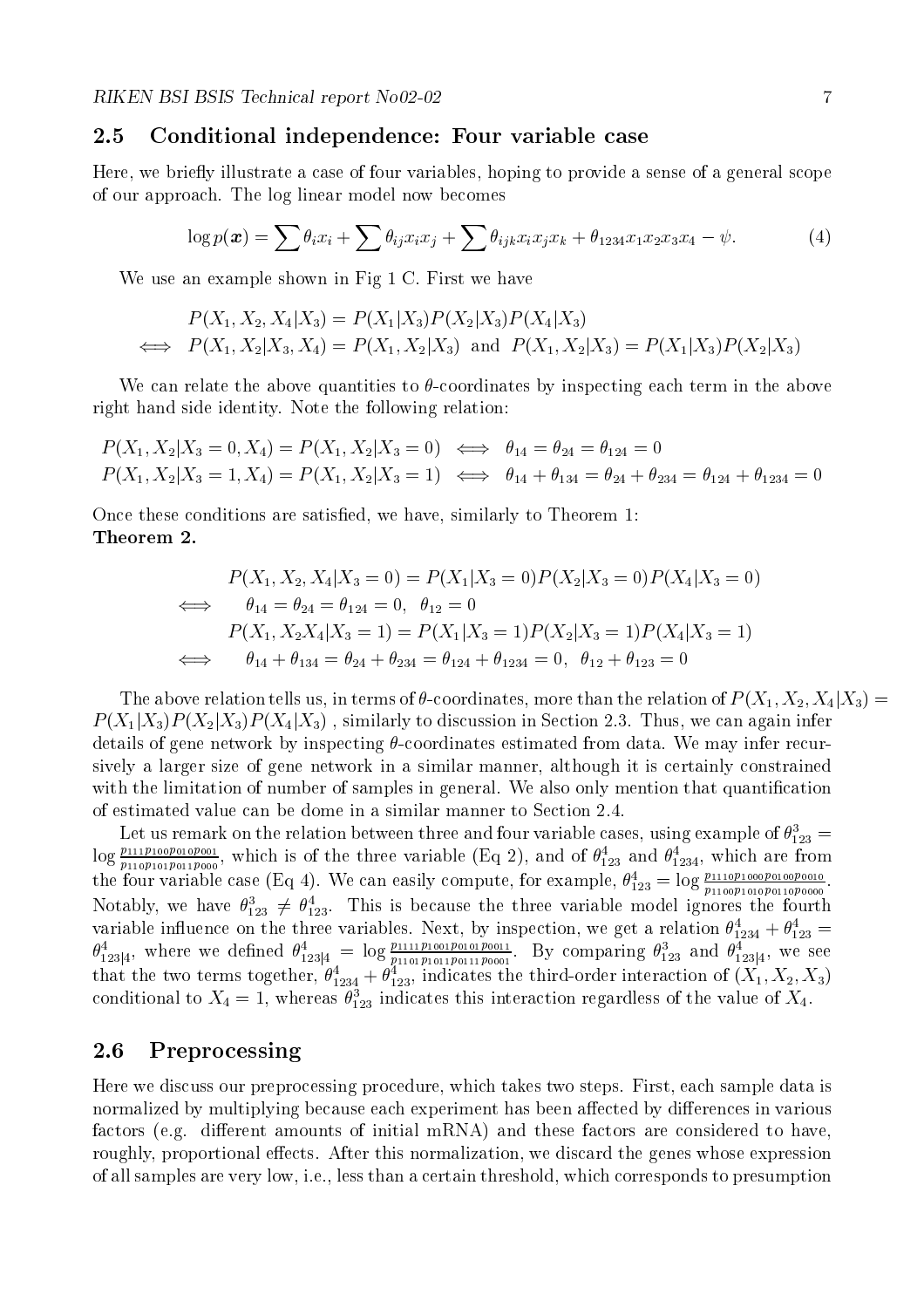that such genes have no expression in all samples are of no interest, where the no interest are noted, this ca step is already taken in the data used in the present study-

Provided the above procedure of obtaining data by itself, we consider the gene expression data as indicating only the relative degree of expression, using real values, compared with a process of an original cell original biological tissue  $\alpha$  is the more visible to assign  $\circ$ to the null expression and 1 to the full degree of expression to quantify the relative degree of expression- This is the second step We rerepresent the degree of gene expression as in  $[0, 1]$  and then represent interaction of genes 'through' a log linear model of a binary random vector-bard start-we do not we do not regard gene expression by itself as bitted you are samely were there we log linear model as a means to represent interaction of genes- This point is important because for example, some researches are concerned with whether binary Boolean network could be enough to fully represent gene interaction Akutsu et al- 

 -

How then can we convert a real value of each gene into a value bounded in  $[0, 1]$ ? There can of several ways of this quantities are very is to use order statistics- from a statistical statisticsthe present study is to normalize those relative degree of expression- Now let us denote values of gene expression of  $i$ -th gene by  $\{x_i\}, x_i, z_i, ..., x_i, y_j, w$  where each  $x_{ij}$  has a real value and TV is the number of samples. For this purpose, we obtain the mean and variance of  $(x_{i1}, x_{i2}, ..., x_{iN})$ , denoted by  $\mu_i$  and  $\sigma_i^2$ , and convert  $x_i$  to  $z_i$  by  $z_i = \frac{1}{\sqrt{2\pi\sigma_i^2}}\int_{-\infty}^{\infty} \exp\{-\frac{1}{2}\sigma_i\}$  $\frac{1}{2\pi\sigma_i^2}\int_{-\infty}^{x_i} \exp\{$  $\sum_{-\infty}^{x_i} \exp\{-(t-\mu_i)^2/2\sigma_i^2\}dt$ . Now cach of  $(z_1, z_2, ..., z_N)$  capitsses a relative degree, bounded by  $[0, 1]$ . Csing these  $z_i$ s, for example,  $p_{100}$  is computed by

$$
p_{100} = \frac{1}{N} \sum_{j}^{N} z_{1j} (1 - z_{2j})(1 - z_{3j}).
$$

In a similar manner, all  $p_{ijk}$  (and any  $p_{i_1 i_2 \ldots i_n}$ ) can be computed, so that it is easy to obtain both  $\theta$ - and  $\eta$ -coordinates after this preprocessing.

## RESULTS

The present study investigated a microarray dataset of human tumor cells Khan et al 

 available from http://www.fingri.film.gov/DIN/Microarray/Supplement/. The data set contains microarray experiments of genes- We focus on analyzing the gene network associated with Wiskott Syndrome Protein Washington Washington Washington Syndrome characteristic syndrome cha acterized by the thrombocytopenia economic results from mutation in MAS (1990) in WAS 1990 in WAS 1990 in WAS 1 geneer the product of Wassert Company and Waspert in the product product in phagocytosis see a control in

We rst took all possible combination of three genes one of which is xed as WASP and we denote each set of three genes by  $(X, Y, Z, Z, \mathcal{I}) = \{X, T, W, W\}$ . Their preprocessing described above, we estimated their interaction in terms of  $\theta$ -coordinates and hence, got sevendimensional vector  $\sigma$  for each set of three genes. Here we mostly inspect  $\sigma_{12}$  and  $\sigma_{123}.$  These two  $\theta$  components could reveal the effect of WAS expression on other two genes (Fig 1 B).

Figure shows the results of estimation- To help grasp nature of WAS Fig A we also plotted the values by taking  $\mathcal{L}_0$   $\rightarrow$  COLA set  $\beta$  can held the same data set  $\mathcal{L}_1$   $\rightarrow$  B $\mathcal{L}_2$  COLA set

 ${}^{5}$ Gene names were abbreviated according to UniGene clusters in the following description.

Indeed it is necessary to investigate all components to fully determine the gene structure of each set of genes but due to limited space
 we cannot discuss all of them Still
 we make some brief comments on other components when we discuss specific examples of the set later.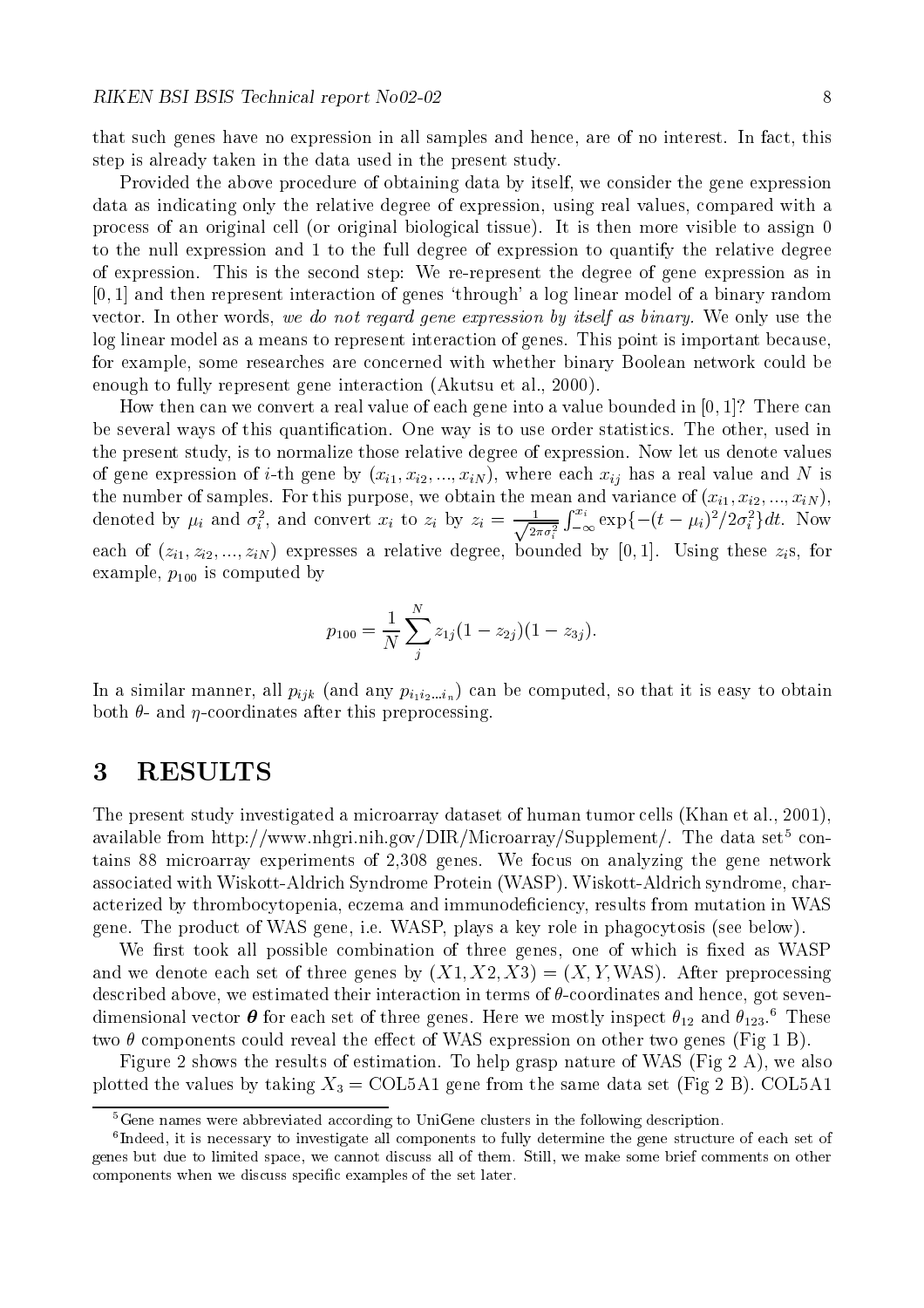

Figure 2. Distribution of  $(v_1), v_{123}$ . A Human tumor cen data (Khan 2001 et al), A3 = WAS.  $\mathcal{L} = \{ \mathcal{L} \}$  , and dependently represented to  $\mathcal{L}$ 



Figure Histograms of the number of genes according to A - <sup>B</sup> - <sup>C</sup> <sup>D</sup> bin - 

 $\mathbf n$  is biologically less interactions in the structural protein collagen  $\mathbf n$ regulatory protein- a determined random generation also generated delegated protein- and determined and distributions, and plotted the estimated values (Fig  $2 \text{ C}$ ).

It is clear, even by simply looking at the shape of distributions, that both of WAS and COL5A1 (Fig 2 AB) have interaction different from a completely independent one (Fig 2 C), while WAS still has interaction slightly different from COLA Fig.  $\mathcal{M} = \mathcal{M}$ becomes more crear when we prove  $\frac{1}{4}$  ( $\frac{1}{4}$ ) and  $\frac{1}{4}$  ( $\frac{1}{4}$ ) separately in histogram (r.g) and  $\frac{1}{4}$ and the separately figures in the separately Figures and  $\mu$  (and  $\sigma$  -  $\sigma$  -  $\mu$  ) where  $\mu$  and  $\sigma$  and  $\sigma$  and  $\sigma$  and  $\sigma$ the same second-order interaction (as a distribution), yet different from a random one (Fig  $3$ BD - WAS has the thirdorder interaction dierent from both COLA and a random one while these two have almost the same third-order interaction (Fig  $3 \text{ AC}$ ).

To demonstrate the utility of the measure, we chose to investigate the set of genes that has  $\theta_{12} \approx 0$  but a large  $\theta_{123}$  in the above distribution (see Section 2.3); First, we collected the set of genes that has no corresponding to a value of the second corresponding to a value  $\alpha$  -range around that  $\alpha$  $\theta_4 = 0$  under  $\chi^2(1)$ . There remained (roughly) 1.7  $\times$  10° sets of genes among original (roughly)  $26.6 \times 10^8$  sets of genes. Then, we looked into the value of  $\lambda_7$  in this pool of 1.7  $\times$  10° sets.

The set of genes with the largest  $\lambda_7$  is shown in Fig 4 A, where the value of other two genes. TLOC and EST are plotted in scattering in scattering in scattering indicated by color-stated by color-stated by colorthat we are now discussing real values of three genes (bounded in  $[0, 1]$  by our preprocessing). As the value of WAS increases from 0 to 1, the correlation  $(COR)^7$  between the other two genes emerges through a positive -- We may also note in Fig A that as the WAS value changes the each mean of the two genes seems to change e-qualus constructions with small

 $7$ As a reference, when we compute the COR by separating scattered points with a threshold of 0.5 WAS value to two groups; with a the points with a value and the those with with those with value  $\sim$  respectively. The COR values in the following text and figures are calculated similarly.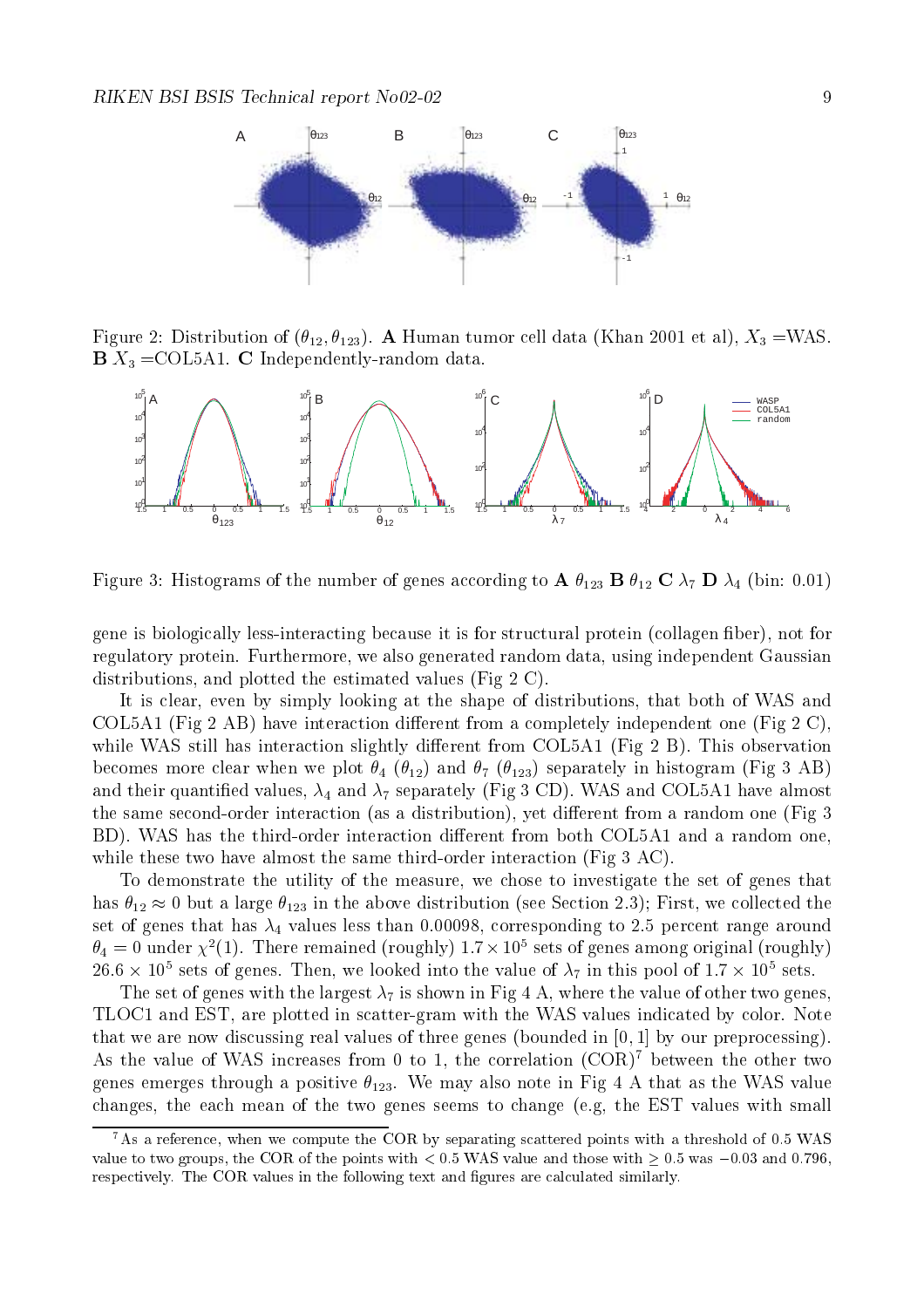where the small changes in the small  $\mu$  is because the matrix  $\mathbf{A}$  value  $\mathbf{A}$  value are matrix  $\mathbf{A}$  value at  $\mathbf{A}$ distribution of each gene through the terms such as  $\nu_{13},\nu_{23}$  etc. We can easily quantify such an effect as well (not shown here).



Figure 4:  $\mathbf{A}$ ,  $\mathbf{B}$  Scatter-gram of the expression values of two genes with WAS values colored. In B, with WAS values  $< 0.5$  (a) and  $\geq 0.5$  (b) **B** c Scheme for the COR driven by WAS.



Figure 5: Example by the four variable model. A WAS  $< 0.5$  B WAS  $\geq 0.5$  (a) ARHG  $< 0.5$ (b)  $ARHG \geq 0.5$  C Scheme for the COR driven by  $ARHG$  and WAS.

 $\tau$  is the set of genes  $\tau$  and  $\tau$  by  $\tau$  and the top is the top called a biologically known relation which we consider as supportive for the methods validity- Let us describe the relation shortly: WASP plays an important role in phagocytosis (Higgs and Pollard, 2000; May and Machesky 

 - WASP is activated by receptors on the cell surface that detect things to take up- Activated Waspart contracts with an experimental assembles with Arp and an extreme activated actin ac that plasma membrane invagination occurs- Then phagosome fused with lysosomes forms phagolysosomes in which the engulfed material is killed and digested- Digested peptides are bound with HLADM protein and then transported to the cell surface for presentation to T cells Ramachandra et al- i de fact that single mutation in Was gene causes Wiskott in Was der Aldrich syndrome indicates that WASP is indispensable in this whole process-

Our method indicates that the COR between ARPC2 (Arp  $2/3$  complex) and HLA-DMA emerges as WASP becomes expressed Fig. as WASP becomes experience of the above description of the above description in that WASP is indispensable in phagocytosis, in which ARPC2 and HLA-DMA participate. Furthermore, let us observe in Fig 4 Ba that the scattered points tend to align vertically around small have a round words given small was values we observe that we observe that  $\{ - \}$ the ARPC2 values are rather scattered and  $(2)$  that the HLA-DMA values tend to concentrate in small values- This may correspond to the known fact that Arp complex can be activated by other proteins than WASP May

 - To the authors knowledge there is no biological evidence for a direct relation between WASP and HLADMA- With yet our analysis suggest that WASP may have a tight relation to HLA-DMA expression, which is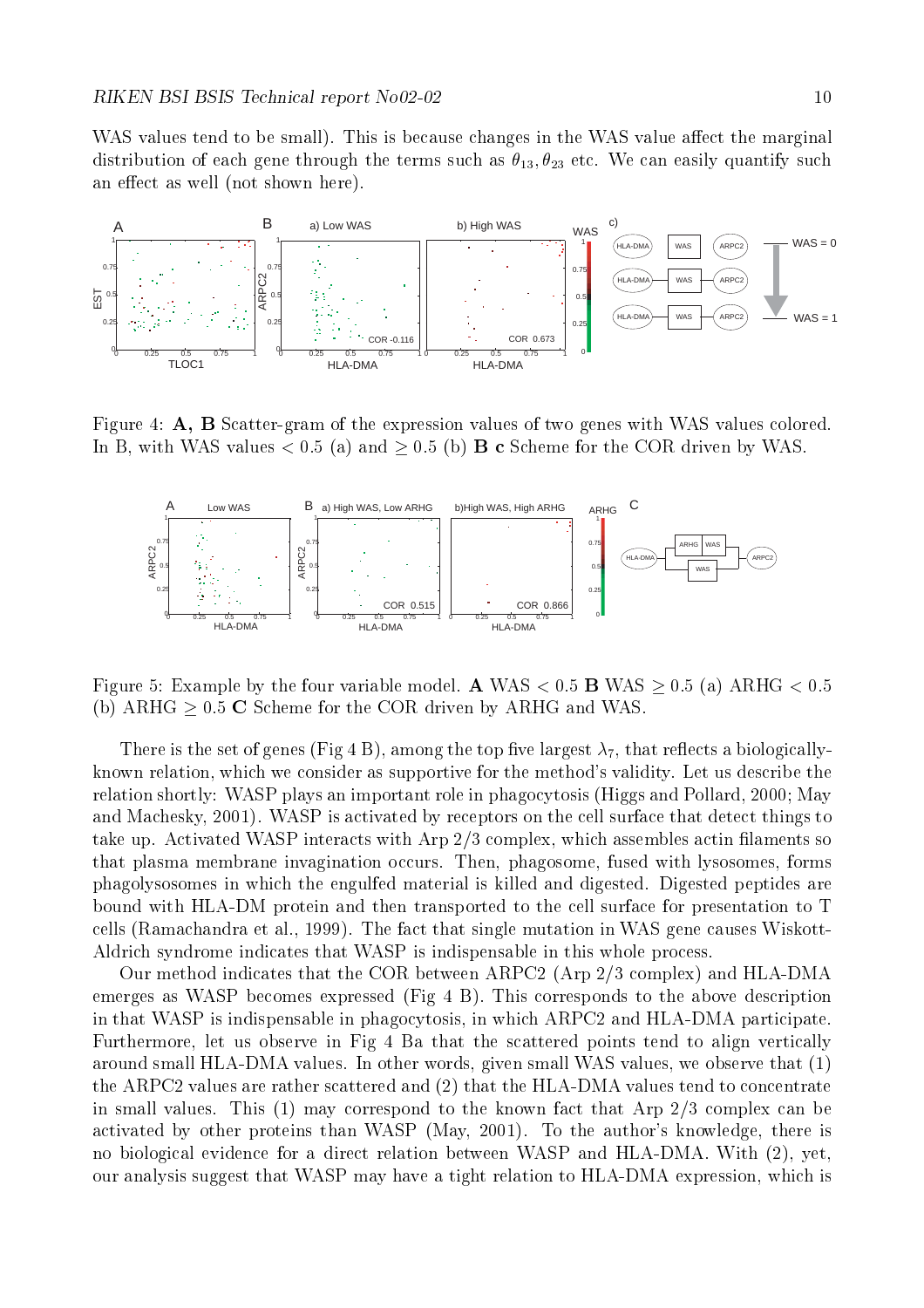further supported by the observation that the HLA-DMA values tends to be large, when the WASP value is large  $(Fig 4Bb)$ .

We then investigate the gene triplet  $(X_1, X_2, X_3) = (11111Y Y_1W_1X_1Y_1W_1W_2Y_2, W_1W_1Y_3, W_1W_2Y_3, W_1W_2Y_3, W_1W_2Y_3, W_1W_2Y_3, W_1W_2Y_3, W_1W_2Y_3, W_1W_2Y_3, W_1W_2Y_3, W_1W_2Y_3, W_1W_2Y_3, W_1W_2Y_3, W_1W_2Y_3, W_1W_2Y_3, W$ four variable model. We investigated the set of gene, in each of which we have  $X_1, X_2, X_3$ as above and assigned a generator of the rest of general massive chose method of all sections of the rest of t to investigate the set of general that satisfies in the satisfaction of  $14$  and  $14$  and  $104$  and  $104$  and  $107$  $\mathcal{A}$  , and satisfied all the above we sorted all the sets in order of  $\mathcal{A}$  $\sigma_{123} + \sigma_{1234}$ . The set with the tenth largest of  $\sigma_{123} + \sigma_{1234}$  is given by  $\Lambda_4 =$ AKHG . Members of Rhosubfamily proteins are known to activate WASP and ARHG is one of them- Hence we should expect that the effect of WASP on HLA-DMA and ARPC2 would be enhanced by presence of ARHG, because the more ARHG, the more likely WASP is activated and because was can be active and members of the canonical contract  $\alpha$  are members of  $\alpha$  and  $\alpha$ 

We observed the corresponding relation by the information geometric measure  $(Fig 5)$ . When the WAS values are small, the COR between ARPC2 and HLA-DMA is rather weak and is not anected by the degree of ARHG expression  $^{\circ}$  (Fig 5 A). On the other hand, when the WAS values are large, the COR exists  $(Fig 4 Bb)$  and furthermore, the COR is stronger when ARHG is expressed (Fig  $5$  Bb) than when ARHG is not expressed (Fig  $5$  Ba).

# DISCUSSION

We have shown how the information geometric (IG) measure of the log linear model of a binary random vector can be applied to analyze gene networks, using the three and four variable cases and also making correspondence to graphical model framework- We rerepresented gene interaction, where gene expressions are given by real values, 'through' this log linear model in terms of coordinates i-e- the IG measure- This rerepresentation by the IG measure is very simple which is one of the strengths of our method- We indicated that each term of the IG measure can have a distinct meaning and showed, using such a distinct meaning, that we can investigate a ne structure of gene interaction some of which would not be treated in graphical model framework- A method of quantifying the estimated IG measure is also presented- Using a dataset of human tumor cells we demonstrated the validity of IG measure to investigate gene network in relation to WAS gene- The IG measure successfully discovered biologically known ndings indicating its validity- With its simplicity of procedure and its existence of investigating a structure we consider that the IG measure is useful measure is useful measure is useful measure is useful measure is useful measure is useful measure is useful measure in the IG measur in analyzing microarray expression data, for example, discovering a gene interaction hidden in data and selecting candidate genes for further biological investigation-

Let us briey comment on limitation and future studies of the present study- First while a generalization of the three and four variable cases treated here is assured theoretically and also demonstrated in neural spike ring data Amari 

 Nakahara and Amari submitted we should try to examine the method on expression data, using a larger size of the model. Second, one of nice properties of graphical model is a systematic treatment of directed and  $\mathcal{L}$  . The matrix which makes graphs which models users users users users users users which are  $\mathcal{L}$  and  $\mathcal{L}$ help users interpret the estimated dependency, sometime causality of variables in relation to

<sup>&</sup>lt;sup>8</sup>Description of quantified selection (using  $\lambda_k$ ) is omitted here. Also, CDC42, the most famous protein that activates WASP
 was not included in the dataset

<sup>&</sup>lt;sup>9</sup>The COR values with two groups of small and large ARHG values (i.e.  $< 0.5$  and  $> 0.5$  values) are  $-0.28$ and 0.09, respectively.